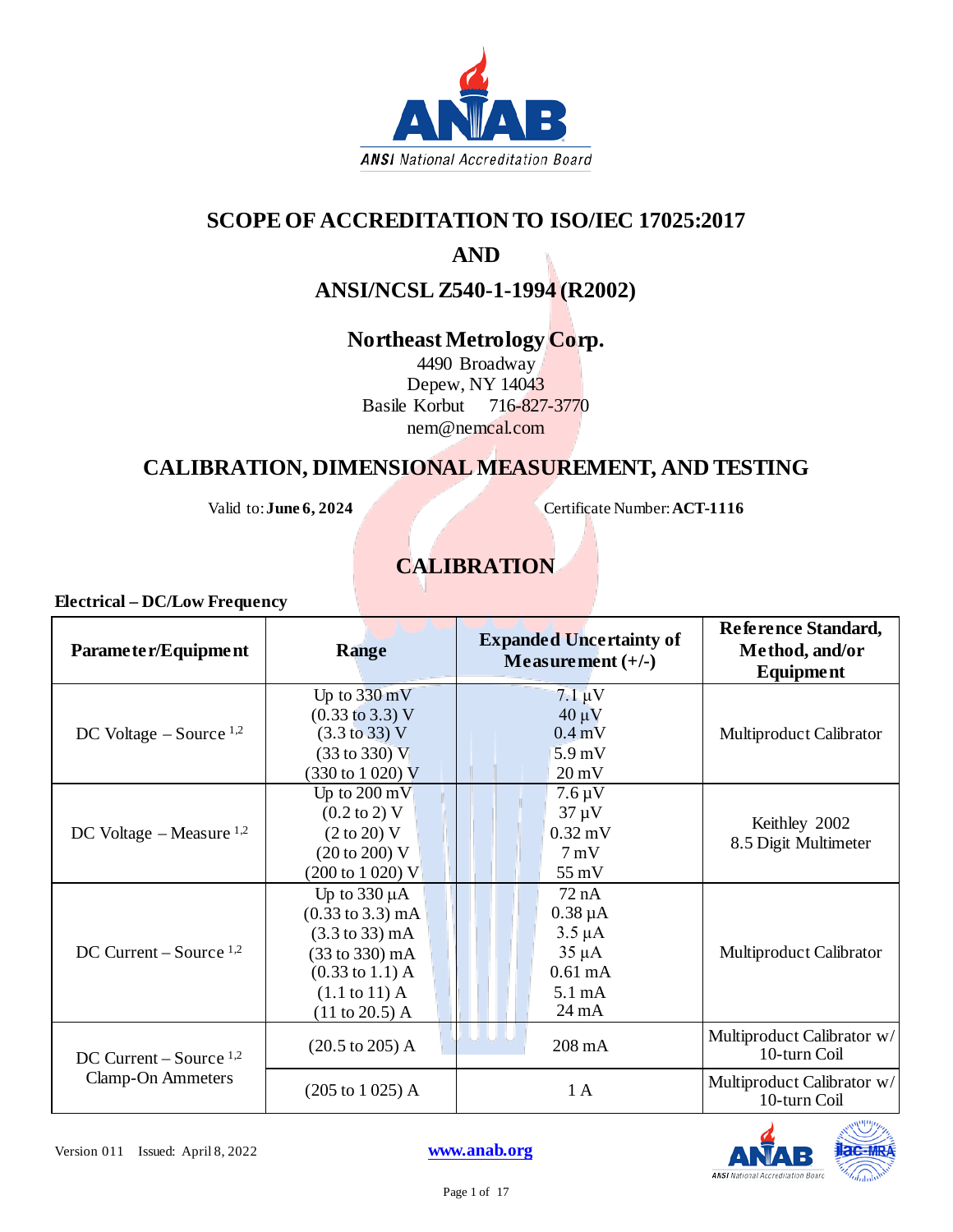

| Parameter/Equipment            | Range                                                                                                                                                                                                                                                                                                                                                                                                                                                                                                                                                                                                                                                                                                               | <b>Expanded Uncertainty of</b><br>Measurement $(+/-)$                                                                                                                                                                                                                                                                                                                                                                         | Reference Standard,<br>Method, and/or<br><b>Equipment</b> |
|--------------------------------|---------------------------------------------------------------------------------------------------------------------------------------------------------------------------------------------------------------------------------------------------------------------------------------------------------------------------------------------------------------------------------------------------------------------------------------------------------------------------------------------------------------------------------------------------------------------------------------------------------------------------------------------------------------------------------------------------------------------|-------------------------------------------------------------------------------------------------------------------------------------------------------------------------------------------------------------------------------------------------------------------------------------------------------------------------------------------------------------------------------------------------------------------------------|-----------------------------------------------------------|
| DC Current – Measure $1,2$     | Up to $200 \mu A$<br>$(0.2 \text{ to } 2) \text{ mA}$<br>$(2 to 20)$ mA<br>$(20 to 200)$ mA<br>$(0.2 \text{ to } 2)$ A                                                                                                                                                                                                                                                                                                                                                                                                                                                                                                                                                                                              | $0.1 \mu A$<br>$0.99 \mu A$<br>$10 \mu A$<br>0.13mA<br>$2.2 \text{ mA}$                                                                                                                                                                                                                                                                                                                                                       | Keithley 2002<br>8.5 Digit Multimeter                     |
|                                | $(2 to 10)$ A                                                                                                                                                                                                                                                                                                                                                                                                                                                                                                                                                                                                                                                                                                       | 16mA                                                                                                                                                                                                                                                                                                                                                                                                                          | Fluke 8846A<br>6.5 Digit Multimeter                       |
| DC Current – Measure $1,2$     | (10 to 400) A                                                                                                                                                                                                                                                                                                                                                                                                                                                                                                                                                                                                                                                                                                       | 8.2 A                                                                                                                                                                                                                                                                                                                                                                                                                         | Fluke 8846A<br>6.5 Digit Multimeter<br>w/ Current Shunt   |
|                                | $(400 \text{ to } 2000)$ A                                                                                                                                                                                                                                                                                                                                                                                                                                                                                                                                                                                                                                                                                          | 19 A                                                                                                                                                                                                                                                                                                                                                                                                                          | Fluke 353 Clamp Meter                                     |
| AC Voltage $-$ Source $^{1,2}$ | Up to $33 \text{ mV}$<br>10 Hz to $10$ kHz<br>$(10 \text{ to } 20)$ kHz<br>$(20 to 50)$ kHz<br>$(50 \text{ to } 100) \text{ kHz}$<br>(100 to 500) kHz<br>$(33 \text{ to } 330) \text{ mV}$<br>(10 to 45) Hz<br>45 Hz to 10 kHz<br>$(10 to 20)$ kHz<br>$(20 to 50)$ kHz<br>$(50 \text{ to } 100) \text{ kHz}$<br>$(100 \text{ to } 500) \text{ kHz}$<br>$(0.33 \text{ to } 3.3) \text{ V}$<br>$(10 \text{ to } 45 \text{ Hz})$<br>45 Hz to 10 kHz<br>$(10 to 20)$ kHz<br>$(20 \text{ to } 50)$ kHz<br>$(50 \text{ to } 100) \text{ kHz}$<br>(100 to 500) kHz<br>$(3.3 \text{ to } 33) \text{ V}$<br>$(10 to 45)$ Hz<br>45 Hz to 10 kHz<br>$(10 to 20)$ kHz<br>$(20 to 50)$ kHz<br>$(50 \text{ to } 100) \text{ kHz}$ | $16 \mu V$<br>$15 \mu V$<br>$40 \mu V$<br>$0.13 \text{ mV}$<br>$0.3$ mV<br>$0.13 \text{ mV}$<br>$0.13 \text{ mV}$<br>$73 \mu V$<br>$0.13 \text{ mV}$<br>$0.28 \text{ mV}$<br>$0.74 \text{ mV}$<br>$1.3 \text{ mV}$<br>$1.3 \text{ mV}$<br>$0.72 \text{ mV}$<br>$1.1 \text{ mV}$<br>$2.3 \text{ mV}$<br>8.9 <sub>m</sub> V<br>$9.1 \text{ mV}$<br>$14 \text{ mV}$<br>$9.6 \,\mathrm{mV}$<br>$13 \text{ mV}$<br>$32 \text{ mV}$ | Multiproduct Calibrator                                   |

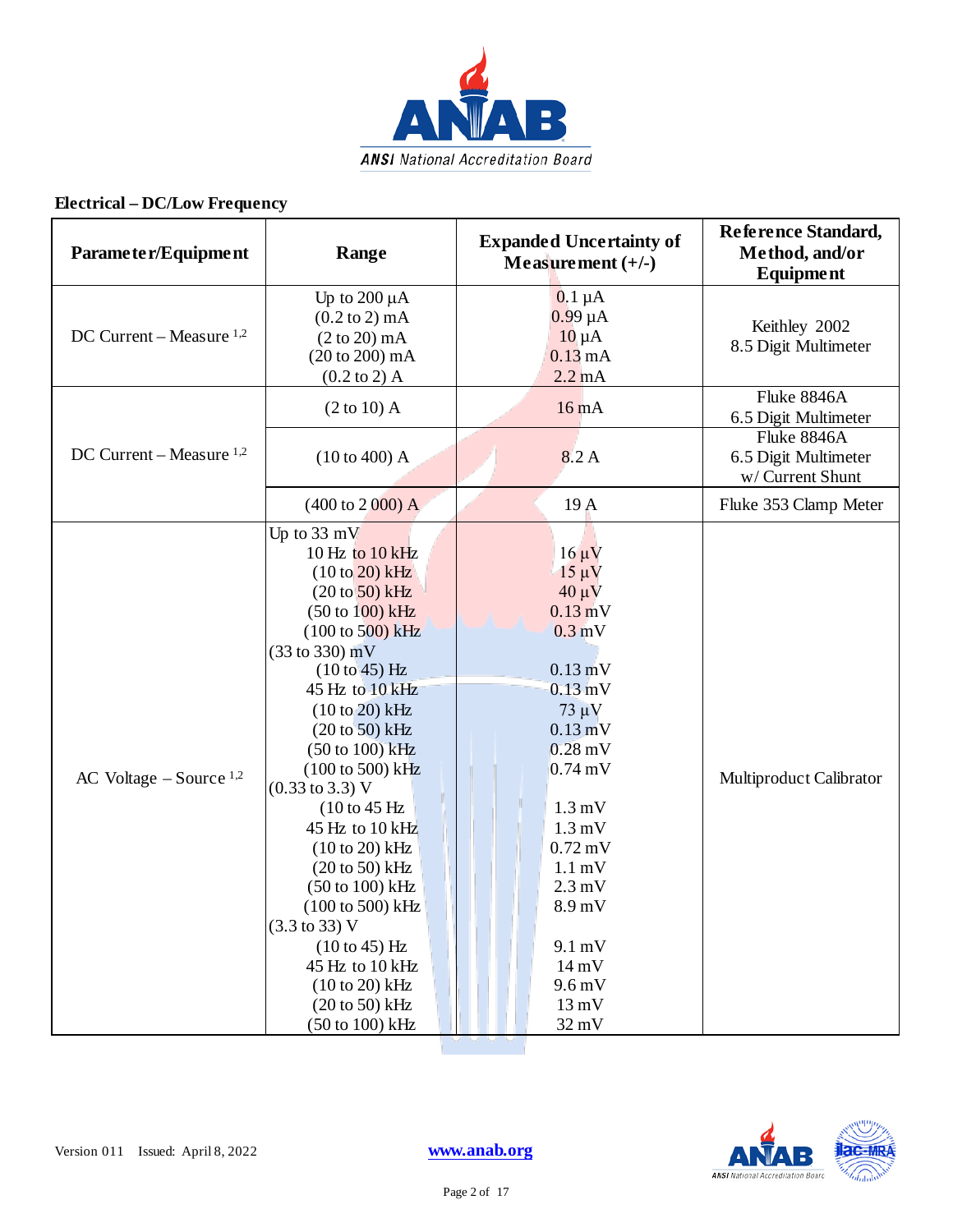

| Parameter/Equipment            | Range                                                                                                                                                                                                                                                                                                                                                                                                                                                                                                                                                                                                                                                                                                                       | <b>Expanded Uncertainty of</b><br>Measurement $(+/-)$                                                                                                                                                                                                                                                                                                                                                                              | Reference Standard,<br>Method, and/or<br>Equipment |
|--------------------------------|-----------------------------------------------------------------------------------------------------------------------------------------------------------------------------------------------------------------------------------------------------------------------------------------------------------------------------------------------------------------------------------------------------------------------------------------------------------------------------------------------------------------------------------------------------------------------------------------------------------------------------------------------------------------------------------------------------------------------------|------------------------------------------------------------------------------------------------------------------------------------------------------------------------------------------------------------------------------------------------------------------------------------------------------------------------------------------------------------------------------------------------------------------------------------|----------------------------------------------------|
| AC Voltage $-$ Source $^{1,2}$ | (33 to 330) V<br>$(10 to 45)$ Hz<br>45 Hz to 10 kHz<br>$(10 to 20)$ kHz<br>$(20 to 50)$ kHz<br>(50 to 100) kHz<br>(330 V to 1 020) V<br>45 Hz to 5 kHz<br>$(5 \text{ to } 10) \text{ kHz}$                                                                                                                                                                                                                                                                                                                                                                                                                                                                                                                                  | 0.11V<br>$73$ mV<br>97 mV<br>0.11V<br>0.74V<br>0.26V<br>0.32 V                                                                                                                                                                                                                                                                                                                                                                     | Multiproduct Calibrator                            |
| AC Voltage – Measure $1,2$     | Up to 200 mV<br>$(20 to 50)$ Hz<br>$(50 \text{ to } 100)$ Hz<br>100 Hz to 10 kHz<br>$(10 to 30)$ kHz<br>$(30 \text{ to } 50)$ kHz<br>$(50 \text{ to } 100) \text{ kHz}$<br>$(100 \text{ to } 200) \text{ kHz}$<br>200 kHz to 2 MHz<br>$(0.22 \text{ to } 2) \text{ V}$<br>(20 to 100) Hz<br>100 Hz to 10 kHz<br>$(10 to 30)$ kHz<br>$(30 \text{ to } 50)$ kHz<br>(50 to 100) kHz<br>(100 to 200) kHz<br>200 kHz to 2 MHz<br>(2 to 20) V<br>(20 to 50) Hz<br>50 Hz to 1 kHz<br>(1 to 5) kHz<br>$(5 \text{ to } 25)$ kHz<br>$(25 \text{ to } 50)$ kHz<br>$(50 \text{ to } 100) \text{ kHz}$<br>(20 to 200) V<br>$(20 to 50)$ Hz<br>50 Hz to 1 kHz<br>$(2 to 10)$ kHz<br>$(10 to 30)$ kHz<br>(30 to 50) kHz<br>(50 to 100) kHz | $1.6 \,\mathrm{mV}$<br>$0.21 \text{ mV}$<br>$99 \mu V$<br>$0.11 \text{ mV}$<br>$0.76 \,\mathrm{mV}$<br>$1.9 \mu V$<br>$5.1 \text{ mV}$<br>$13 \text{ mV}$<br>$2.1 \text{ mV}$<br>1 mV<br>$1.1 \text{ mV}$<br>$7.6 \text{ mV}$<br>$19 \text{ mV}$<br>$51 \text{ mV}$<br>0.13V<br>$37 \text{ mV}$<br>$11 \text{ mV}$<br>$13 \text{ mV}$<br>$16 \,\mathrm{mV}$<br>76 mV<br>0.19V<br>0.38V<br>0.12V<br>0.14V<br>0.17V<br>0.77V<br>1.9V | Keithley 2002<br>8.5 Digit Multimeter              |

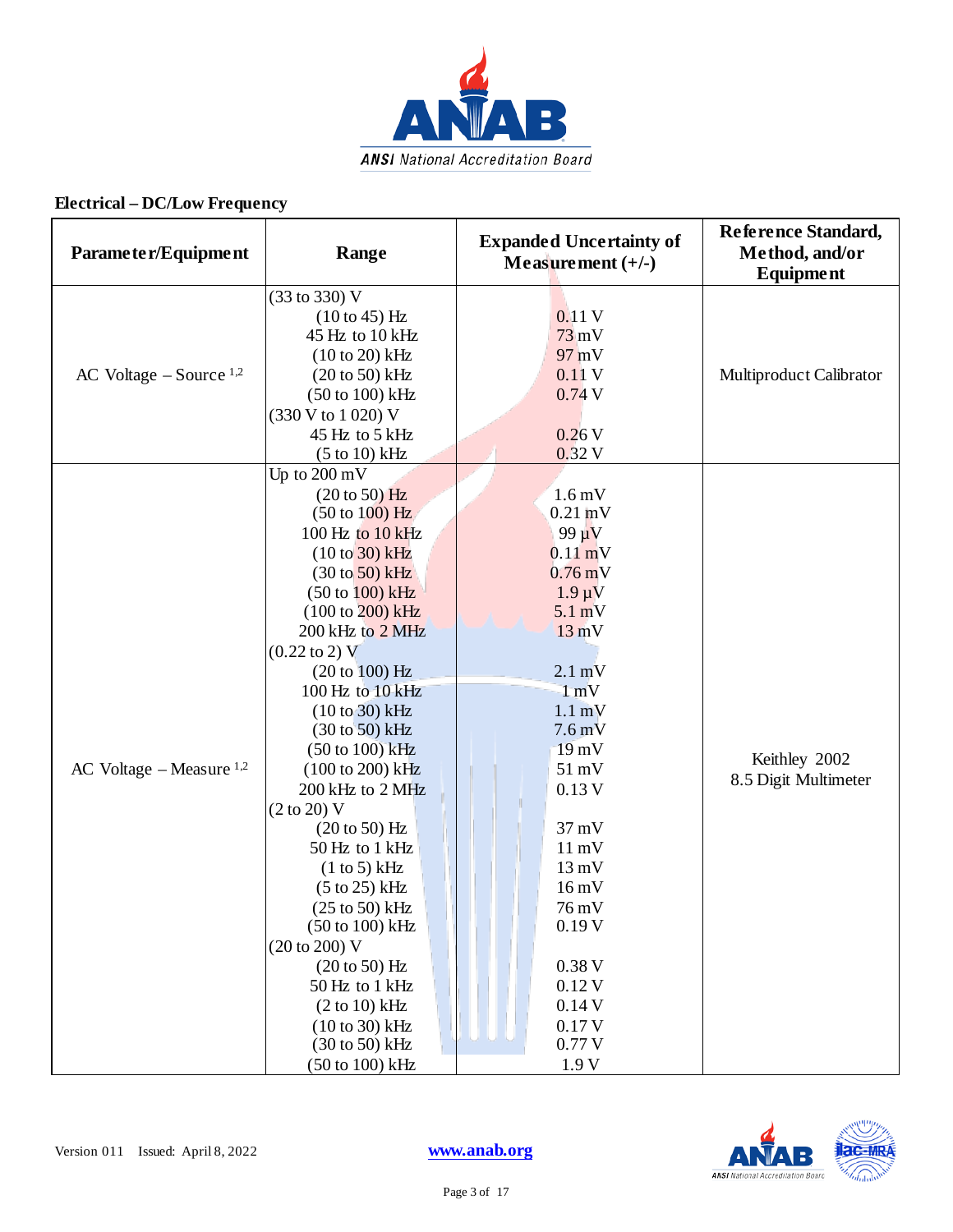

| Parameter/Equipment        | Range                                                                                                                                                                                                                                                                                                                                                                                                                                                                                                                                                                                                                                                                                                                                    | <b>Expanded Uncertainty of</b><br>Measurement $(+/-)$                                                                                                                                                                                                                                                                                                                                                                                                                                 | Reference Standard,<br>Method, and/or<br><b>Equipment</b> |
|----------------------------|------------------------------------------------------------------------------------------------------------------------------------------------------------------------------------------------------------------------------------------------------------------------------------------------------------------------------------------------------------------------------------------------------------------------------------------------------------------------------------------------------------------------------------------------------------------------------------------------------------------------------------------------------------------------------------------------------------------------------------------|---------------------------------------------------------------------------------------------------------------------------------------------------------------------------------------------------------------------------------------------------------------------------------------------------------------------------------------------------------------------------------------------------------------------------------------------------------------------------------------|-----------------------------------------------------------|
| AC Voltage – Measure $1,2$ | (200 to 750) V<br>$(20 to 50)$ Hz<br>50 Hz to 1 kHz<br>$(2 to 10)$ kHz<br>$(10 \text{ to } 25) \text{ kHz}$                                                                                                                                                                                                                                                                                                                                                                                                                                                                                                                                                                                                                              | 1.5V<br>1.1V<br>1.2V<br>1.4V                                                                                                                                                                                                                                                                                                                                                                                                                                                          | Keithley 2002<br>8.5 Digit Multimeter                     |
| AC Current – Source $1,2$  | $(29 \text{ to } 330) \mu\text{A}$<br>$(20 to 45)$ Hz<br>45 Hz to 1 kHz<br>(1 to 5) kHz<br>$(5 to 10)$ kHz<br>$(10 to 30)$ kHz<br>$(0.33 \text{ to } 3.3) \text{ mA}$<br>(20 to 45) Hz<br>45 Hz to 1 kHz<br>(1 to 5) kHz<br>(5 to 10) kHz<br>$(10 to 30)$ kHz<br>$(3.3 \text{ to } 33) \text{ mA}$<br>$(20 to 45)$ Hz<br>45 Hz to 1 kHz<br>(1 to 5) kHz<br>$(5 to 10)$ kHz<br>$(10 to 30)$ kHz<br>(33 to 330) mA<br>$(10 to 20)$ Hz<br>$(20 to 45)$ Hz<br>45 Hz to 1 kHz<br>(1 to 5) kHz<br>$(5 to 10)$ kHz<br>$(10 to 30)$ kHz<br>$(0.33 \text{ to } 1.1)$ A<br>$(10 to 45)$ Hz<br>45 Hz to 1 kHz<br>(1 to 5) kHz<br>$(5 to 10)$ kHz<br>$(1.1 \text{ to } 3)$ A<br>$(10 to 45)$ Hz<br>45 Hz to 1 kHz<br>(1 to 5) kHz<br>$(5 to 10)$ kHz | $0.52 \mu A$<br>$0.52 \mu A$<br>$0.87 \mu A$<br>$2.6 \mu A$<br>$3.9 \mu A$<br>$3.2 \mu A$<br>$3.2 \mu A$<br>$5.2 \mu A$<br>$16 \mu A$<br>$18 \mu A$<br>$16 \mu A$<br>$16 \mu A$<br>$28 \mu A$<br>$68 \mu A$<br>$0.13 \text{ mA}$<br>$0.63 \text{ mA}$<br>0.16mA<br>0.16mA<br>$0.4 \text{ mA}$<br>$0.75 \text{ mA}$<br>$1.5 \text{ mA}$<br>$0.69 \text{ mA}$<br>$0.69 \text{ mA}$<br>$7.8 \text{ mA}$<br>33 mA<br>1.9 <sub>mA</sub><br>1.9 <sub>m</sub> A<br>19 <sub>mA</sub><br>78 mA | Multiproduct Calibrator                                   |

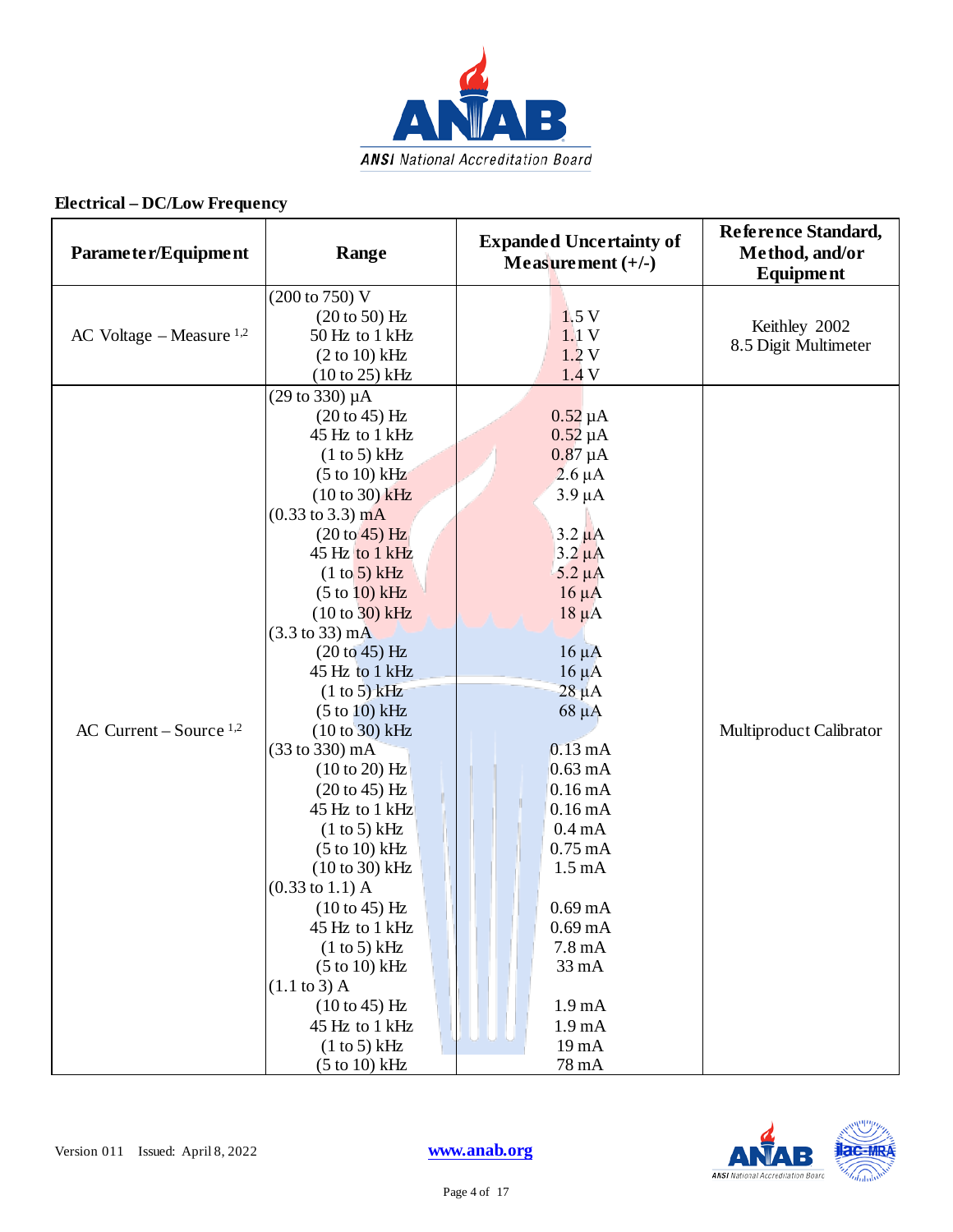

| Parameter/Equipment        | Range                                                                                                                                                                                                                                                                                                                                                                                                                                                                                                                                                                                                                                                       | <b>Expanded Uncertainty of</b><br>Measurement $(+/-)$                                                                                                                                                                                                                                                                                                    | Reference Standard,<br>Method, and/or<br>Equipment |
|----------------------------|-------------------------------------------------------------------------------------------------------------------------------------------------------------------------------------------------------------------------------------------------------------------------------------------------------------------------------------------------------------------------------------------------------------------------------------------------------------------------------------------------------------------------------------------------------------------------------------------------------------------------------------------------------------|----------------------------------------------------------------------------------------------------------------------------------------------------------------------------------------------------------------------------------------------------------------------------------------------------------------------------------------------------------|----------------------------------------------------|
| AC Current – Source $1,2$  | $(3 \text{ to } 11)$ A<br>$(45 \text{ to } 100) \text{ Hz}$<br>100 Hz to 1 kHz<br>(1 to 5) kHz<br>$(11 to 20.5)$ A<br>$(45 \text{ to } 100) \text{ Hz}$<br>100 Hz to 1 kHz<br>(1 to 5) kHz                                                                                                                                                                                                                                                                                                                                                                                                                                                                  | 8.7 <sub>mA</sub><br>$12 \text{ mA}$<br>0.3A<br>31 mA<br>26mA<br>0.62A                                                                                                                                                                                                                                                                                   | Multiproduct Calibrator                            |
| AC Current – Source $1,2$  | $(20.5 \text{ to } 205)$ A<br>$(45 \text{ to } 440) \text{ Hz}$                                                                                                                                                                                                                                                                                                                                                                                                                                                                                                                                                                                             | 0.37A                                                                                                                                                                                                                                                                                                                                                    | Multiproduct Calibrator,<br>10-turn Coil           |
| <b>Clamp-On Ammeters</b>   | $(205 \text{ to } 1025) \text{ A}$<br>$(45 \text{ to } 440)$ Hz                                                                                                                                                                                                                                                                                                                                                                                                                                                                                                                                                                                             | $1.5\text{A}$                                                                                                                                                                                                                                                                                                                                            | Multiproduct Calibrator,<br>50-turn Coil           |
| Resistance – Source $1,2$  | Up to 11 $\Omega$<br>$(11 to 33) \Omega$<br>$(33 \text{ to } 110) \Omega$<br>$(110 \text{ to } 330) \Omega$<br>330 $\Omega$ to 1.1 k $\Omega$<br>$(1.1 \text{ to } 3.3) \text{ k}\Omega$<br>$(3.3 \text{ to } 11) \text{ k}\Omega$<br>$(11 \text{ to } 33) \text{ k}\Omega$<br>$(33 \text{ to } 110) \text{ k}\Omega$<br>$(110 \text{ to } 330) \text{ k}\Omega$<br>330 k $\Omega$ to 1.1 M $\Omega$<br>$(1.1 \text{ to } 3.3) \text{ M}\Omega$<br>$(3.3 \text{ to } 11) \text{ M}\Omega$<br>$(11 \text{ to } 33) \text{ M}\Omega$<br>$(33 \text{ to } 110) \text{ M}\Omega$<br>$(110 \text{ to } 330) \text{ M}\Omega$<br>330 M $\Omega$ to 1.1 G $\Omega$ | $1.7 \text{ m}\Omega$<br>$2.5 \text{ m}\Omega$<br>$4.8 \text{ m}\Omega$<br>$11 \text{ m}\Omega$<br>$33 \text{ mA}$<br>$0.11 \Omega$<br>$0.32 \Omega$<br>$1.1 \Omega$<br>$3.2 \Omega$<br>$12 \Omega$<br>$37 \Omega$<br>$0.51 \text{ k}\Omega$<br>$0.5 \text{ k}\Omega$<br>$0.97 \text{ k}\Omega$<br>$62 \text{ k}\Omega$<br>$21 k\Omega$<br>$6.4 M\Omega$ | Multiproduct Calibrator                            |
| Resistance – Measure $1,2$ | Up to 20 $\Omega$<br>$(20 \text{ to } 200) \Omega$<br>$(0.2 \text{ to } 2) \text{ k}\Omega$<br>$(2 \text{ to } 20) \text{ k}\Omega$<br>$(20 \text{ to } 200) \text{ k}\Omega$<br>$(0.2 \text{ to } 2) \text{ M}\Omega$<br>$(2 \text{ to } 20) \text{ M}\Omega$<br>$(20 \text{ to } 200) \text{ M}\Omega$<br>$(0.2 \text{ to } 1)$ GQ                                                                                                                                                                                                                                                                                                                        | $1.8 \text{ m}\Omega$<br>$8.2 \text{ m}\Omega$<br>$41 \text{ m}\Omega$<br>$0.44\,\Omega$<br>$6.5 \Omega$<br>$0.11 \text{ k}\Omega$<br>$4.3 k\Omega$<br>$1.9 M\Omega$<br>$18 \text{ M}\Omega$                                                                                                                                                             | Keithley 2002<br>8.5 Digit Multimeter              |

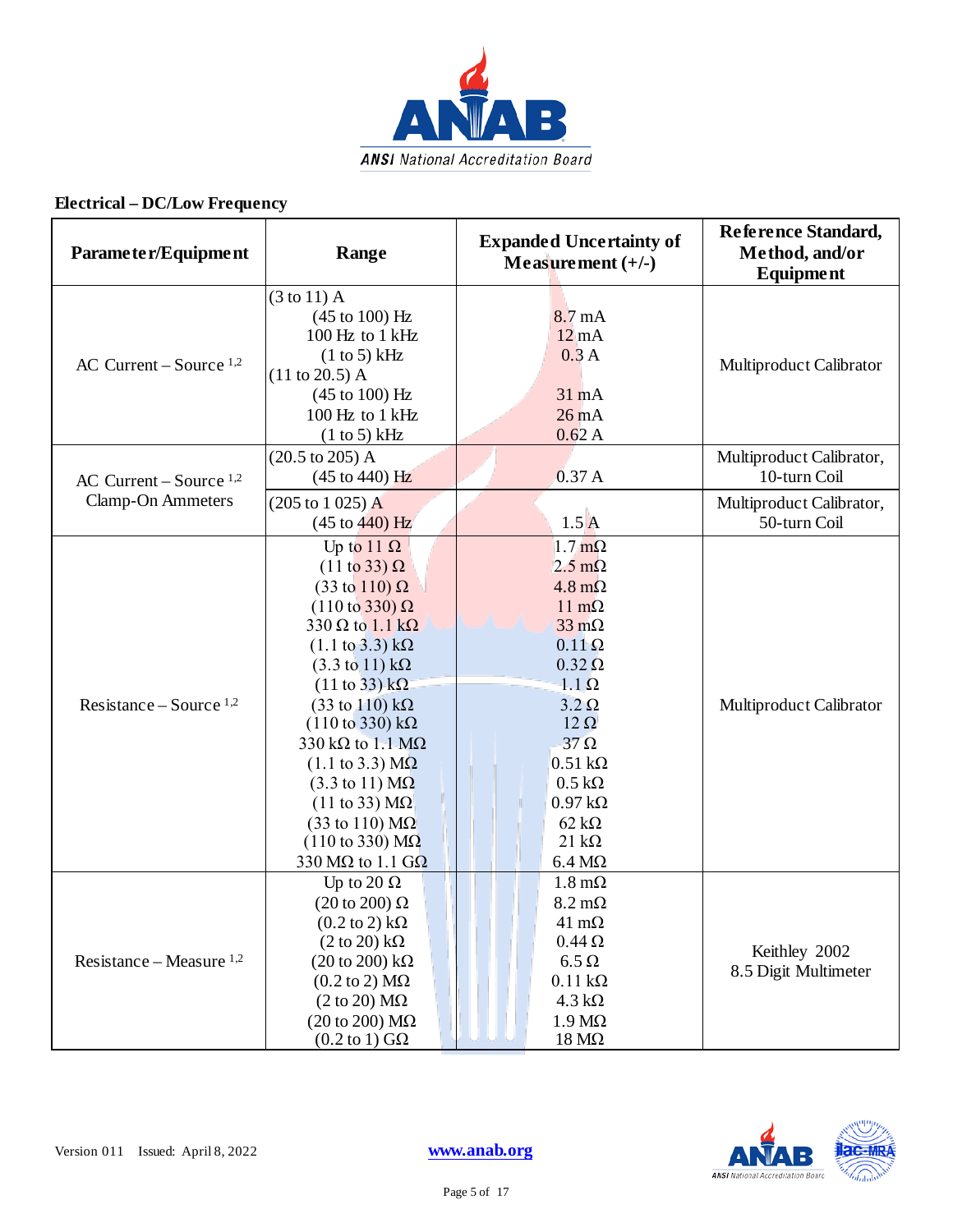

| Parameter/Equipment                                                                | Range                                                                                                                                                                                                                                                                                                                                                                                                                                                                                                                                                                                                                                                      | <b>Expanded Uncertainty of</b><br>Measurement $(+/-)$                                                                                                                                                                                                                            | Reference Standard,<br>Method, and/or<br>Equipment |
|------------------------------------------------------------------------------------|------------------------------------------------------------------------------------------------------------------------------------------------------------------------------------------------------------------------------------------------------------------------------------------------------------------------------------------------------------------------------------------------------------------------------------------------------------------------------------------------------------------------------------------------------------------------------------------------------------------------------------------------------------|----------------------------------------------------------------------------------------------------------------------------------------------------------------------------------------------------------------------------------------------------------------------------------|----------------------------------------------------|
| Capacitance – Source $1,2$                                                         | $(0.19 \text{ to } 3.3) \text{ nF}$<br>$(3.3 \text{ to } 11) \text{ nF}$<br>(11 to 33) nF<br>$(110 \text{ to } 330) \text{ nF}$<br>$(0.33 \text{ to } 1.1) \mu F$<br>$(1.1 \text{ to } 3.3) \mu F$<br>$(3.3 \text{ to } 11) \mu F$<br>$(11 to 33) \,\mu F$<br>$(33 \text{ to } 110) \,\mu\text{F}$<br>$(110 \text{ to } 330) \mu F$<br>$(0.33 \text{ to } 1.1) \text{ mF}$<br>$(1.1 \text{ to } 3.3) \text{ mF}$<br>$(3.3 \text{ to } 11) \text{ mF}$<br>(11 to 33) mF<br>$(33 \text{ to } 110) \text{ mF}$                                                                                                                                                | 14pF<br>40pF<br>$0.13$ nF<br>$1.1$ <sub>nF</sub><br>4nF<br>13nF<br>40 <sub>nF</sub><br>$0.16 \,\mathrm{\upmu F}$<br>$0.64 \,\mathrm{\upmu F}$<br>$2.5 \mu F$<br>$8.1 \mu F$<br>$25 \mu F$<br>$57 \mu F$<br>$0.51$ mF<br>$1.4 \text{ mF}$                                         | Multiproduct Calibrator                            |
| <b>Electrical Simulation</b><br>of Thermocouple<br>Indicating Devices <sup>1</sup> | Type E<br>$(-250 \text{ to } -100)$ °C<br>$(-100 \text{ to } -25)$ °C<br>$(-25 \text{ to } 350)$ °C<br>$(350 \text{ to } 650)$ °C<br>$(650 \text{ to } 1000) \degree C$<br>Type J<br>$(-210 \text{ to } -100)$ °C<br>$(-100 \text{ to } -30)^{\circ}C$<br>$(-30 \text{ to } 150)$ °C<br>$(150 \text{ to } 760)$ °C<br>$(760 \text{ to } 1200)$ °C<br>Type K<br>$(-200 \text{ to } -100)$ °C<br>$(-100 \text{ to } -25)$ °C<br>$(-25 \text{ to } 120)$ °C<br>$(120 \text{ to } 1000)$ °C<br>$(1000 \text{ to } 1372)$ °C<br>Type R<br>$(0 \text{ to } 250)$ °C<br>$(250 \text{ to } 400)$ °C<br>$(400 \text{ to } 1000)$ °C<br>$(1000 \text{ to } 1767)$ °C | 0.88 °C<br>$0.74$ °C<br>$0.73$ °C<br>$0.74\text{ °C}$<br>$0.75$ °C<br>0.66 °C<br>$0.62$ °C<br>0.62 °C<br>$0.62$ °C<br>$0.64\text{ °C}$<br>0.68 °C<br>0.63 °C<br>$0.62\text{ °C}$<br>$0.65\text{ °C}$<br>$0.72 \text{ °C}$<br>$3.64\text{ °C}$<br>$3.62$ °C<br>3.62 °C<br>3.62 °C | Multiproduct Calibrator                            |

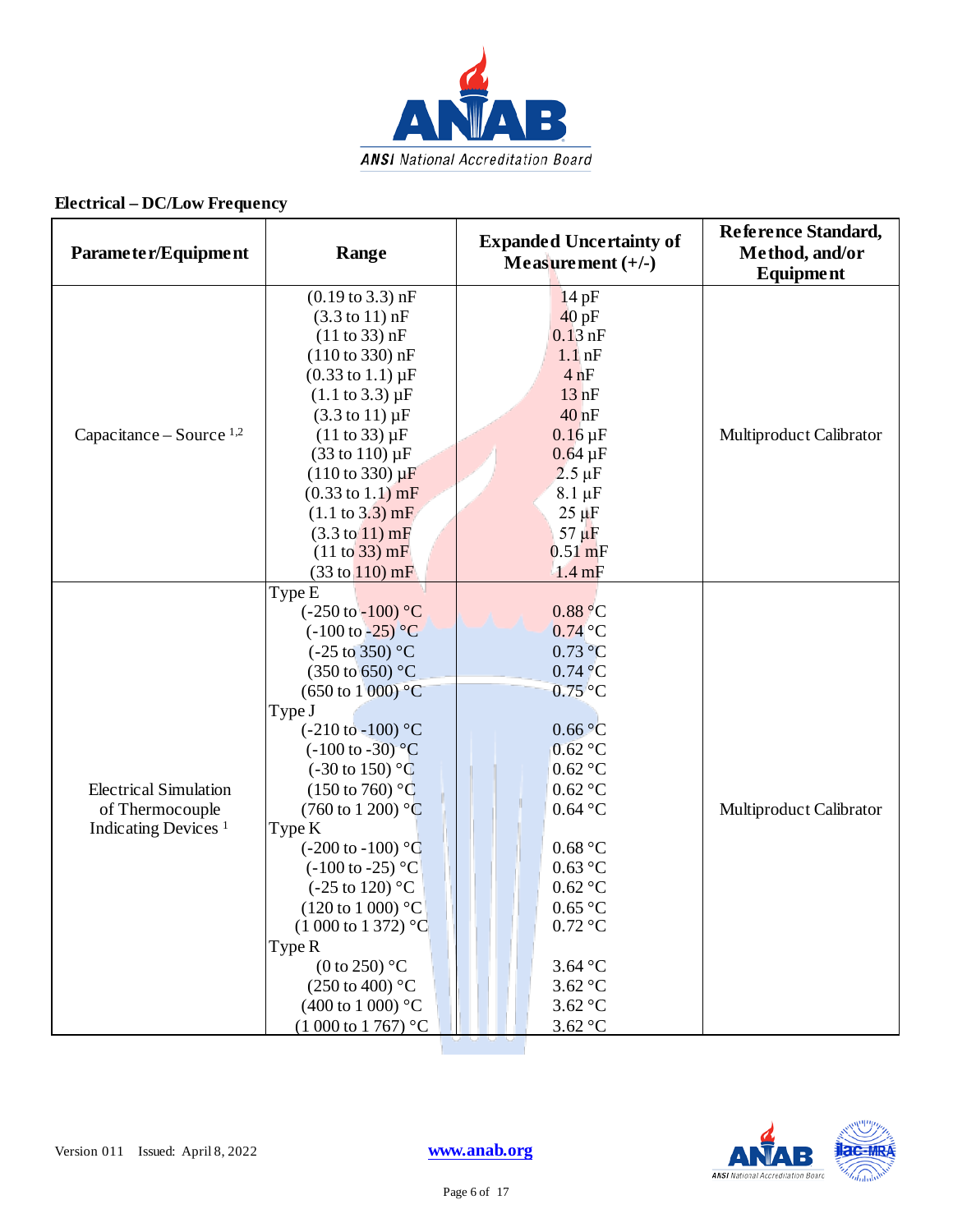

| Parameter/Equipment                                                         | Range                                                                                                                                                                                                                                                 | <b>Expanded Uncertainty of</b><br>Measurement $(+/-)$                                                                                         | Reference Standard,<br>Method, and/or<br>Equipment |  |
|-----------------------------------------------------------------------------|-------------------------------------------------------------------------------------------------------------------------------------------------------------------------------------------------------------------------------------------------------|-----------------------------------------------------------------------------------------------------------------------------------------------|----------------------------------------------------|--|
| Electrical Simulation<br>of Thermocouple<br>Indicating Devices <sup>1</sup> | Type S<br>(0 to 250) °C<br>$(250 \text{ to } 1000)$ °C<br>$(1000 \text{ to } 1400)$ °C<br>$(1400 \text{ to } 1767)$ °C<br>Type T<br>$(-250 \text{ to } -150)$ °C<br>$(150 \text{ to } 0)$ °C<br>(0 to 120) $^{\circ}$ C<br>$(120 \text{ to } 400)$ °C | $3.63 \degree C$<br>$3.62 \degree C$<br>$3.62 \degree C$<br>$3.63 \degree C$<br>$0.87\degree C$<br>$0.65\text{ °C}$<br>$0.62$ °C<br>$0.62$ °C | <b>Multiproduct Calibrator</b>                     |  |
| <b>Length – Dimensional Metrology</b>                                       |                                                                                                                                                                                                                                                       |                                                                                                                                               |                                                    |  |

## **Length – Dimensional Metrology**

| Parameter/Equipment                   | <b>Range</b>                                                         | <b>Expanded Uncertainty of</b><br>Measurement $(+/-)$  | Reference Standard,<br>Method, and/or<br><b>Equipment</b>                 |
|---------------------------------------|----------------------------------------------------------------------|--------------------------------------------------------|---------------------------------------------------------------------------|
| Gage Blocks                           | $(0.05 \text{ to } 1) \text{ in}$<br>$(1 to 4)$ in<br>$(4 to 20)$ in | $3.3 \mu$ in<br>$5.4 \,\mathrm{\mu m}$<br>$9.9 \mu$ in | Grade 0 & 00<br>Gage Blocks,<br>Gage Block Comparator                     |
| <b>Bench Micrometer</b>               | Up to $1$ in<br>(lead screw)                                         | $6.3 \,\mathrm{\mu m}$                                 | Grade 0 Gage Blocks,<br>Precision Ball,<br>Oz Testers                     |
| Outside Micrometer <sup>1</sup>       | Up to $24$ in                                                        | $602 \mu$ in                                           | Grade 0 Gage Blocks                                                       |
| Height Gage <sup>1</sup>              | Up to 38 in                                                          | $79 \mu m$                                             | Grade 0 Gage Blocks                                                       |
| Height Master <sup>1</sup>            | Up to $12$ in                                                        | $35 \mu m$                                             | Grade 0 Gage Blocks,<br>Digital Indicator                                 |
| Plain Plug Gage <sup>1</sup>          | Up to $8$ in                                                         | $16 \mu$ in                                            | Grade 0 Gage Blocks,<br>P&W Supermicrometer                               |
| Plain Ring Gage <sup>1</sup>          | $(0.04 \text{ to } 12) \text{ in}$                                   | $25 \mu$ in                                            | Grade 0 Gage Blocks,<br><b>Ring Gage Comparator</b>                       |
| Thread Plug <sup>1</sup>              | $(0.06 \text{ to } 10) \text{ in}$                                   | $28 \mu m$                                             | Grade 0 Gage Blocks,<br>P&W Supermicrometer,<br><b>Thread Wires</b>       |
| Thread Ring <sup>1</sup>              | Up to $10$ in                                                        | $28 \mu m$                                             | Set Plugs, Bore Gage                                                      |
| Tapered Pipe Thread Plug <sup>1</sup> | Up to $4 \text{ in}$                                                 | $38 \mu m$                                             | Thread Wires, Sine Block,<br>Supermicrometer,<br>Height Master, Indicator |

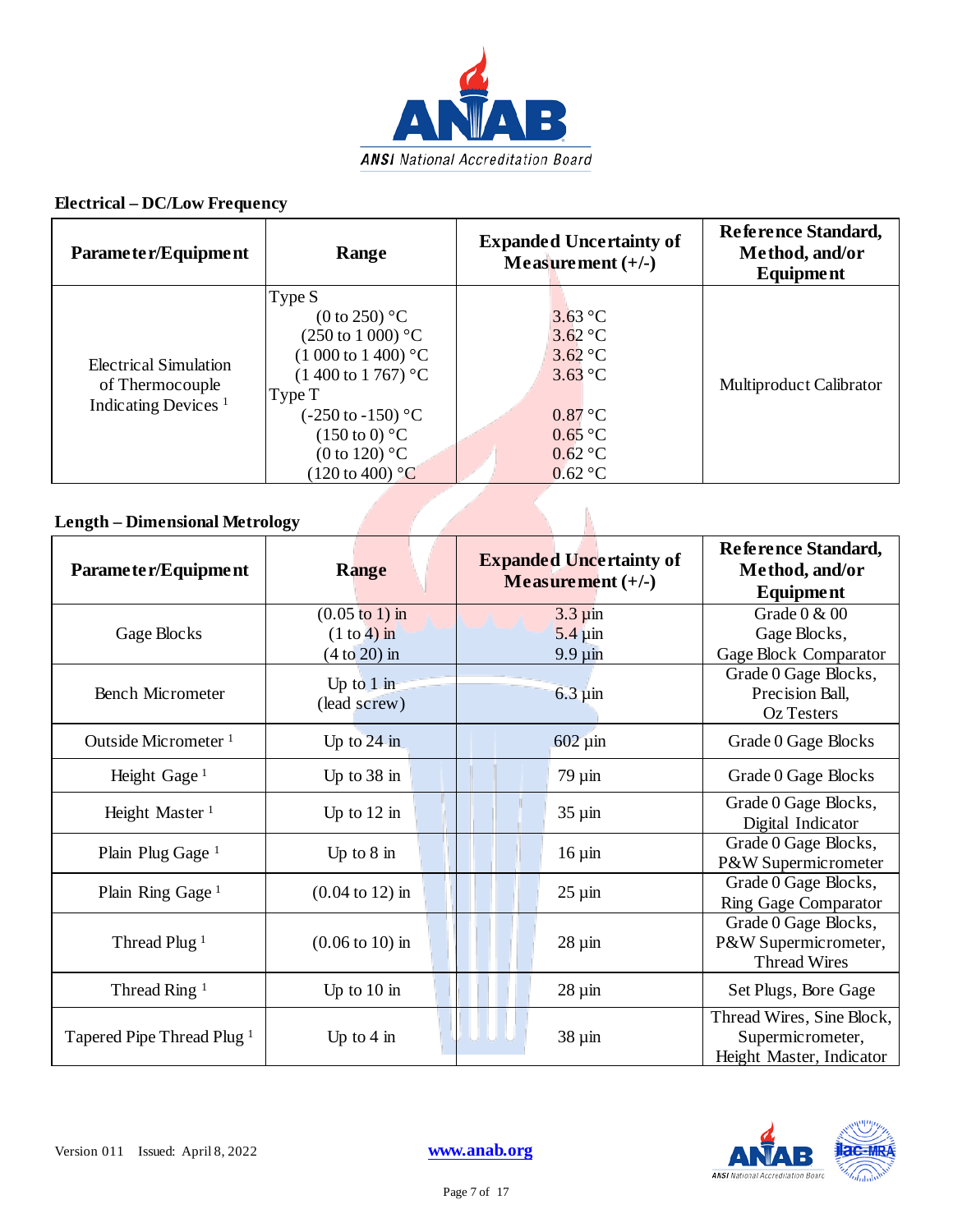

## **Length – Dimensional Metrology**

| Parameter/Equipment                                 | Range                          | <b>Expanded Uncertainty of</b><br>Measurement $(+/-)$ | Reference Standard,<br>Method, and/or<br><b>Equipment</b>    |
|-----------------------------------------------------|--------------------------------|-------------------------------------------------------|--------------------------------------------------------------|
| Tapered Sine Block <sup>1</sup>                     | $(0.0625)$ to 3) in            | $15 \mu$ in                                           | $\overline{3}/8$ Ball,<br>P&W Supermicrometer,<br>Gage Block |
| Thread Measuring Wire <sup>1</sup>                  | (4 to 100) TPI                 | $6.1 \,\mathrm{\mu m}$                                | Class X<br>Cylindrical Roll,<br>P&W Supermicrometer          |
| Micrometer Standard <sup>1</sup>                    | $(1 to 20)$ in                 | $49 \mu m$                                            | Grade 0 Gage Blocks,<br>P&W Supermicrometer                  |
| Caliper $1$                                         | Up to $60$ in                  | $0.001$ in                                            | Grade 0 Gage Blocks                                          |
| Test Indicator <sup>1</sup>                         | Up to $0.06$ in                | $60 \mu$ in                                           | Grade 0 Gage Blocks                                          |
| Plunger Indicator <sup>1</sup>                      | Up to $2$ in                   | $31 \mu$ in                                           | Grade 0 Gage Blocks                                          |
| Optical Comparator <sup>1</sup><br>Squareness       | Up to $18$ in                  | $91 \mu m$                                            | <b>Master Square</b>                                         |
| Linearity                                           | Up to $18$ in                  | $107 \mu$ in                                          | Optical Magnification<br>Checker, Gage Blocks                |
| Magnification                                       | 10X, 20X, 31.25X,<br>50X, 100X | 487 µin                                               | Glass Scale                                                  |
| Surface Plates <sup>1,3</sup><br>Grades AA, A and B |                                |                                                       |                                                              |
| <b>Overall Flatness</b>                             | Up to $180$ in $x$ 240 in      | $(25 + 0.7DL) \,\mu m$                                | Precision Level System                                       |
| <b>Local Area Flatness</b><br>(repeat reading)      | Up to $0.0016$ in              | $15.7 \,\mathrm{\mu m}$                               | Repeat-O-Meter                                               |
| Squares, Steps,<br>Angle Plates <sup>1</sup>        | Up to $18$ in                  | $62 \mu$ in                                           | <b>Squareness Checker</b>                                    |
| Angles & Angle Blocks <sup>1</sup>                  | Up to 90 $^{\circ}$            | $81 \mu m$                                            | Electronic Gage Head,<br>Mu Checker, Sine Bar                |
| Spheres <sup>1</sup>                                | Up to $1$ in                   | $11 \mu$ in                                           | Grade 0 Gage Blocks,<br>P&W Supermicrometer                  |
| <b>Measuring Tapes</b>                              | Up to 30 ft                    | $0.06$ in                                             | Lixer Master,<br>Lecia Laser                                 |
| Rulers                                              | Up to $12$ in<br>(12 to 72) in | $73 \mu$ in<br>$0.06$ in                              | <b>Optical Comparator</b><br>Leica Laser                     |

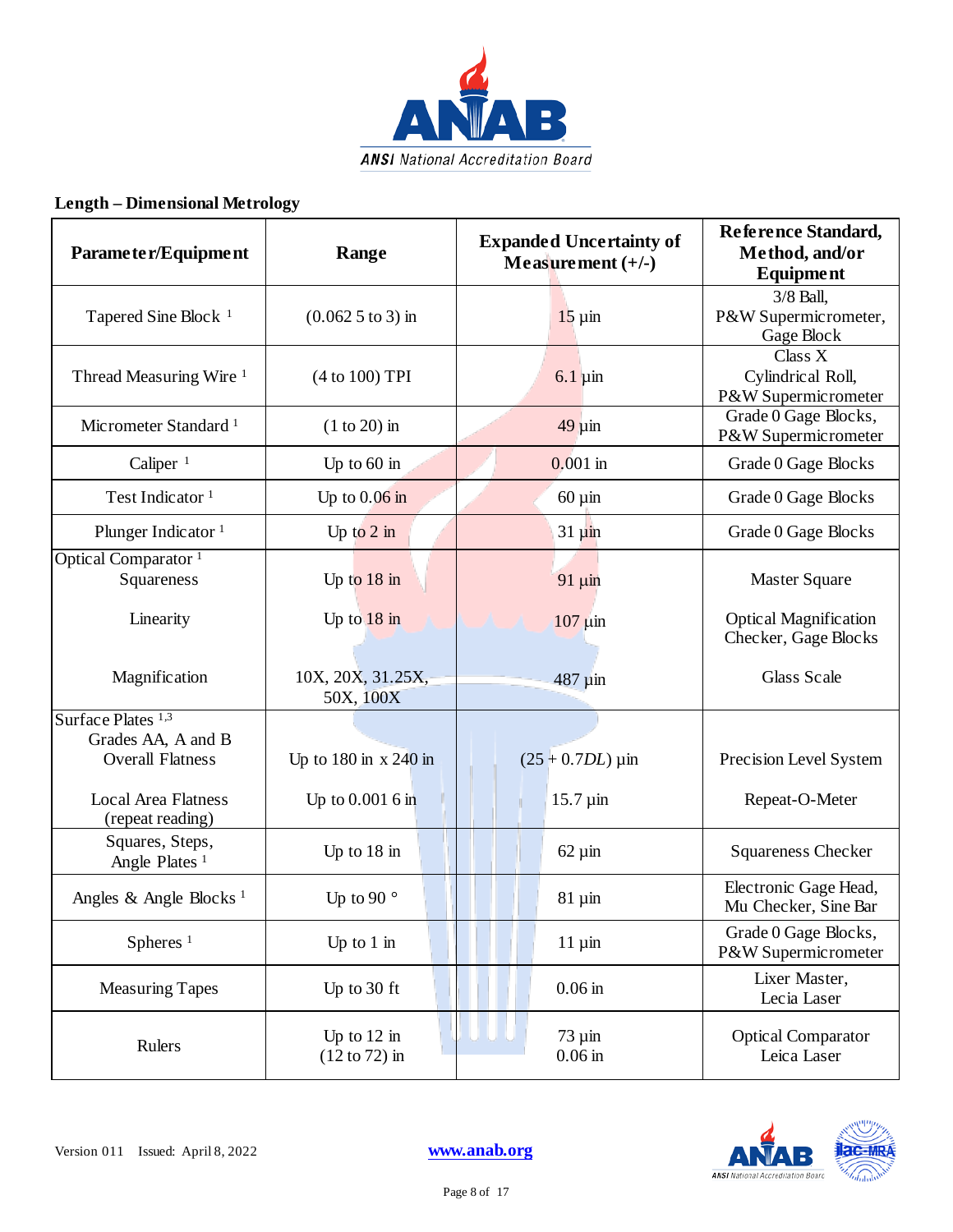

## **Length – Dimensional Metrology**

| Parameter/Equipment          | Range                               | <b>Expanded Uncertainty of</b><br>Measurement $(+/-)$ | Reference Standard,<br>Method, and/or<br>Equipment |
|------------------------------|-------------------------------------|-------------------------------------------------------|----------------------------------------------------|
| Radius Gages<br>(Leaf Style) | $(0.0625 \text{ to } 2) \text{ in}$ | $85 \mu m$                                            | <b>OGP</b> Smart Scope                             |
| Thickness / Feeler Gages     | $(0.001 \text{ to } .2) \text{ in}$ | $9.2 \mu$ in                                          | Grade 0 Gage Blocks,<br>P&W Supermicrometer        |

#### **Mass and Mass Related**

| Parameter/Equipment                         | Range                                                         | <b>Expanded Uncertainty of</b><br>Measurement $(+/-)$ | Reference Standard,<br>Method, and/or<br><b>Equipment</b>                                                                           |
|---------------------------------------------|---------------------------------------------------------------|-------------------------------------------------------|-------------------------------------------------------------------------------------------------------------------------------------|
| Pressure – Measure $1$                      | Up to $1000 \,\text{psig}$                                    | $3$ psi                                               | Heise Gauge                                                                                                                         |
| Pressure – Source $1$                       | Up to $200$ psig<br>Up to $1\,500$ psig<br>Up to $15000$ psig | $0.025$ psi<br>$3.1$ psi<br>31 psi                    | Ametek Calibrator<br>Mansfield & Green<br>Deadweight Tester                                                                         |
| Vacuum – Source $1$                         | $(-30 \text{ to } 0)$ in Hg                                   | $0.017$ in Hg                                         | Manometer                                                                                                                           |
| Weights                                     | Up to $20 g$<br>Up to $32000 g$                               | $0.17$ mg<br>4.2 g                                    | ASTM E617<br>Class 1 Weights,<br>Mass Comparator                                                                                    |
| Scales and Balances <sup>1</sup>            | Up to $20 g$                                                  | $30 \mu g$                                            | <b>ASTM E617 Class 1</b><br>Weights and internal<br>calibration procedure<br>utilized in the calibration of<br>the weighing system. |
| Scales <sup><math>1</math></sup>            | Up to $1\ 000$ lb                                             | 1.3 <sub>lb</sub>                                     | NIST Class F Weights<br>and internal calibration<br>procedure utilized in<br>the calibration of the<br>weighing system.             |
| Durometers<br>(Force Only)<br>Type $A \& D$ | $(0 to 90)$ Duro                                              | $0.6$ Duro                                            | Durocalibrator                                                                                                                      |



W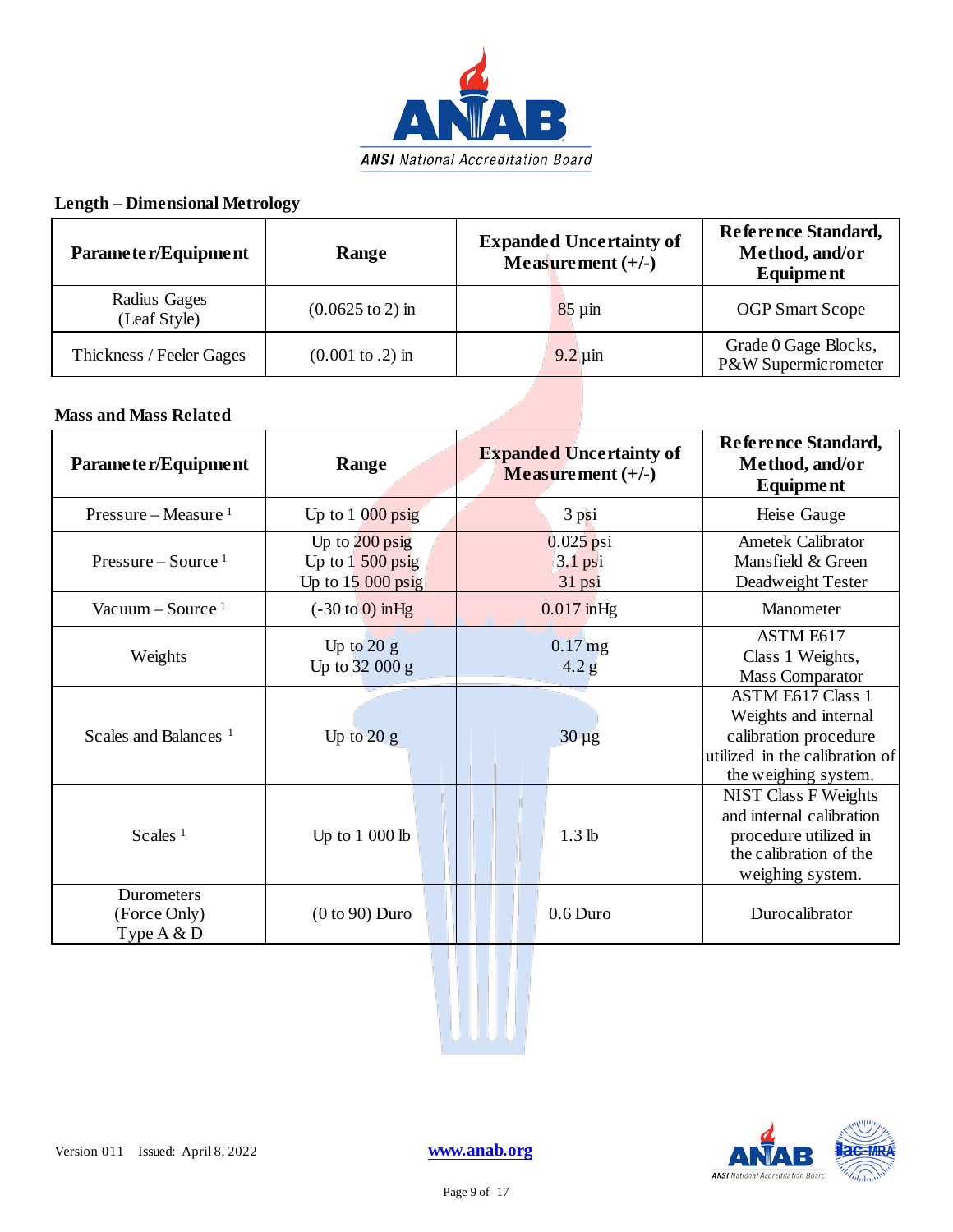

| Parameter/Equipment                      | Range                                                                                                                                                                                                                                                                                                                                                                                                                                                                                         | <b>Expanded Uncertainty of</b><br>Measurement $(+/-)$                                                                                                                                                                                                                                                                                | Reference Standard,<br>Method, and/or<br><b>Equipment</b>                   |
|------------------------------------------|-----------------------------------------------------------------------------------------------------------------------------------------------------------------------------------------------------------------------------------------------------------------------------------------------------------------------------------------------------------------------------------------------------------------------------------------------------------------------------------------------|--------------------------------------------------------------------------------------------------------------------------------------------------------------------------------------------------------------------------------------------------------------------------------------------------------------------------------------|-----------------------------------------------------------------------------|
| Rockwell Hardness Testers <sup>1,4</sup> | (40 to 95) HR15N<br>(20 to 79) HR15TW<br>$\geq 80$ HR15TW<br>$\geq 80$ HR15W<br>$\geq 80$ HR15X<br>(85 to 93) HR15Y<br>$\geq$ 94 HR15Y<br>(40 to 59) HR30N<br>$(60 \text{ to } 85)$ HR30N<br>(20 to 49) HR30TW<br>(50 to 56) HR30TW<br>$\geq$ 57 HR30TW<br>(40 to 64) HR30W<br>$\geq$ 65 HR30W<br>$(60 \text{ to } 78)$ HR30X<br>$\geq$ 79 HR30X<br>(60 to 87) HR30Y<br>$\geq$ 88 HR30Y<br>(10 to 49) HR45N<br>(50 to 66) HR45N<br>(67 to 75) HR45N<br>$(1 to 39)$ HR45TW<br>$\geq$ 40 HR45TW | 0.19 HR15N<br>0.37 HR15TW<br>0.21 HR15TW<br>0.67 HR15W<br>0.33 HR15X<br>1.3 HR15Y<br>0.63 HR15Y<br>0.55 HR30N<br>0.28 HR30N<br>0.9 HR30TW<br>0.66 HR30TW<br>0.39 HR30TW<br>0.9 HR30W<br>0.76 HR30W<br>0.99 HR30X<br>0.15 HR30X<br>0.82 HR30Y<br>0.37 HR30Y<br>0.43 HR45N<br>0.22 HR45N<br>$0.19$ HR45N<br>0.73 HR45TW<br>0.41 HR45TW | Indirect Verification per<br><b>ASTM E18</b> using<br>Hardness Test Blocks. |
|                                          | (10 to 47) HR45W<br>$\geq$ 48 HR45W<br>$(40 \text{ to } 68)$ HR45X<br>$\geq$ 69 HR45X                                                                                                                                                                                                                                                                                                                                                                                                         | 0.3 HR45W<br>0.13 HR45W<br>0.81 HR45X<br>0.35 HR45X                                                                                                                                                                                                                                                                                  |                                                                             |

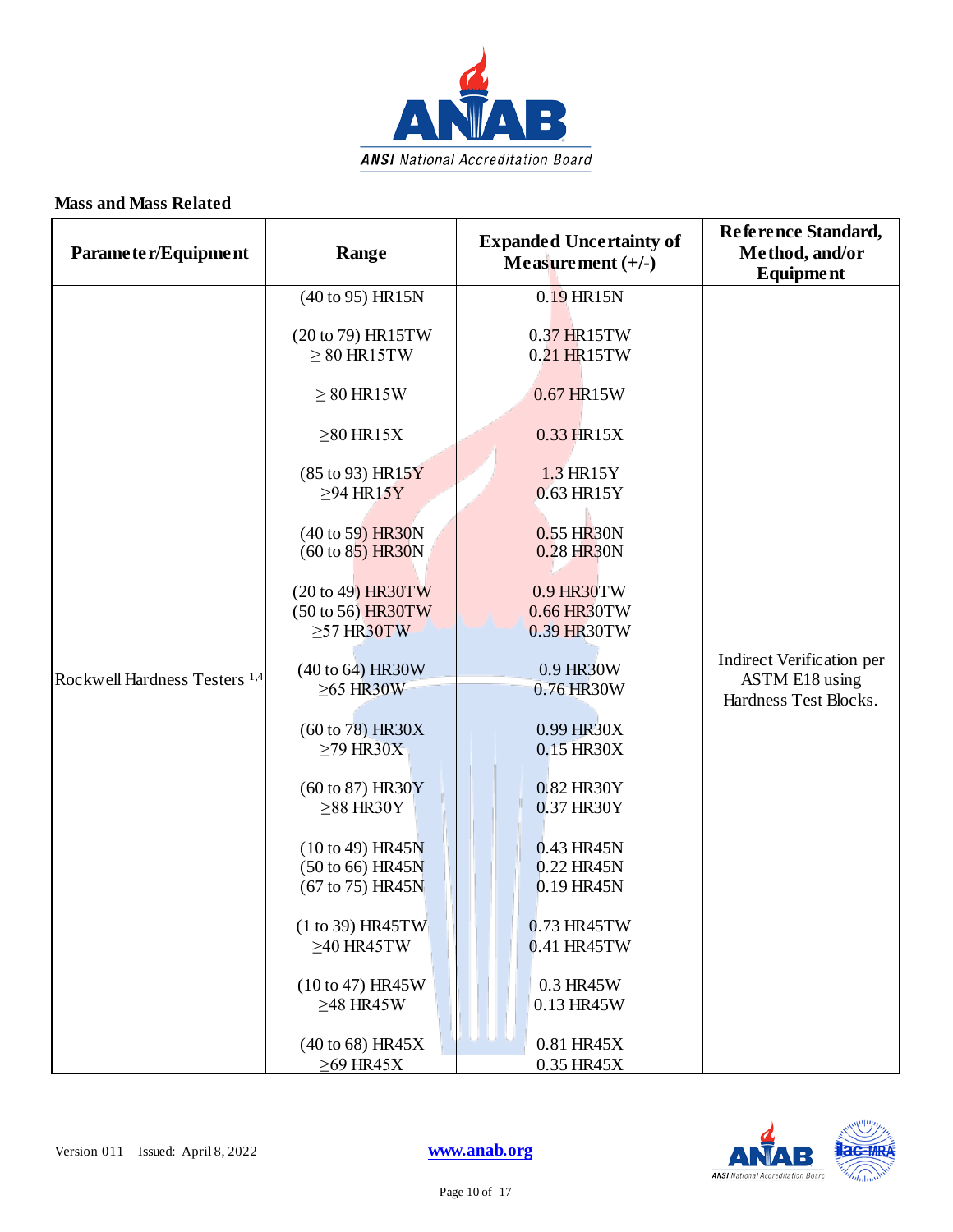

| Parameter/Equipment                      | Range                                                                               | <b>Expanded Uncertainty of</b><br>Measurement $(+/-)$ | Reference Standard,<br>Method, and/or<br><b>Equipment</b> |
|------------------------------------------|-------------------------------------------------------------------------------------|-------------------------------------------------------|-----------------------------------------------------------|
|                                          | (60 to 81) HR45Y<br>$\geq$ 82 HR45Y                                                 | $0.94$ HR45Y<br>0.35 HR45Y                            | Indirect Verification per                                 |
|                                          | $(60 \text{ to } 69)$ HRA<br>(70 to 79) HRA<br>(80 to 85) HRA<br>Carbide ≥86 HRA    | $0.28$ HRA<br>0.17 HRA<br>$0.16$ HRA<br>$0.16$ HRA    |                                                           |
|                                          | $(1 to 50)$ HRBW<br>(51 to 79) HRBW<br>$\geq 80$ HRBW                               | <b>1.4 HRBW</b><br><b>0.87 HRBW</b><br>0.42 HRBW      |                                                           |
|                                          | $(20 \text{ to } 39)$ HRC<br>$(40 \text{ to } 59)$ HRC<br>$(60 \text{ to } 70)$ HRC | $0.4$ HRC<br>$0.36$ HRC<br>0.32 HRC                   |                                                           |
|                                          | $(40 \text{ to } 49)$ HRD<br>$(50 \text{ to } 69)$ HRD<br>(70 to 80) HRD            | 0.27 HRD<br>$0.26$ HRD<br>0.18 HRD                    |                                                           |
| Rockwell Hardness Testers <sup>1,4</sup> | $\geq$ 65 HREW<br>(40 to 69) HRFW<br>$\geq$ 70 HRFW                                 | <b>0.54 HREW</b><br>0.54 HRFW<br>$0.4$ HRFW           | ASTM E18 using<br>Hardness Test Blocks.                   |
|                                          | $(1 to 39)$ HRGW<br>$\geq$ 40 HRGW                                                  | 0.76 HRGW<br>$0.3$ HRGW                               |                                                           |
|                                          | (60 to 79) HRHW<br>$\geq$ 80 HRHW                                                   | $0.54$ HRHW<br>0.41 HRHW                              |                                                           |
|                                          | (10 to 29) HRKW<br>$\geq$ 30 HRKW                                                   | 0.64 HRKW<br>0.40 HRKW                                |                                                           |
|                                          | $\geq$ 90 HRLW                                                                      | $0.36$ HRLW                                           |                                                           |
|                                          | $\geq$ 70 HRMW                                                                      | $0.56$ HRMW                                           |                                                           |
|                                          | (40 to 84) HRP                                                                      | 0.91 HRP                                              |                                                           |
|                                          | $\geq$ 85 HRRW                                                                      | 0.65 HRRW                                             |                                                           |

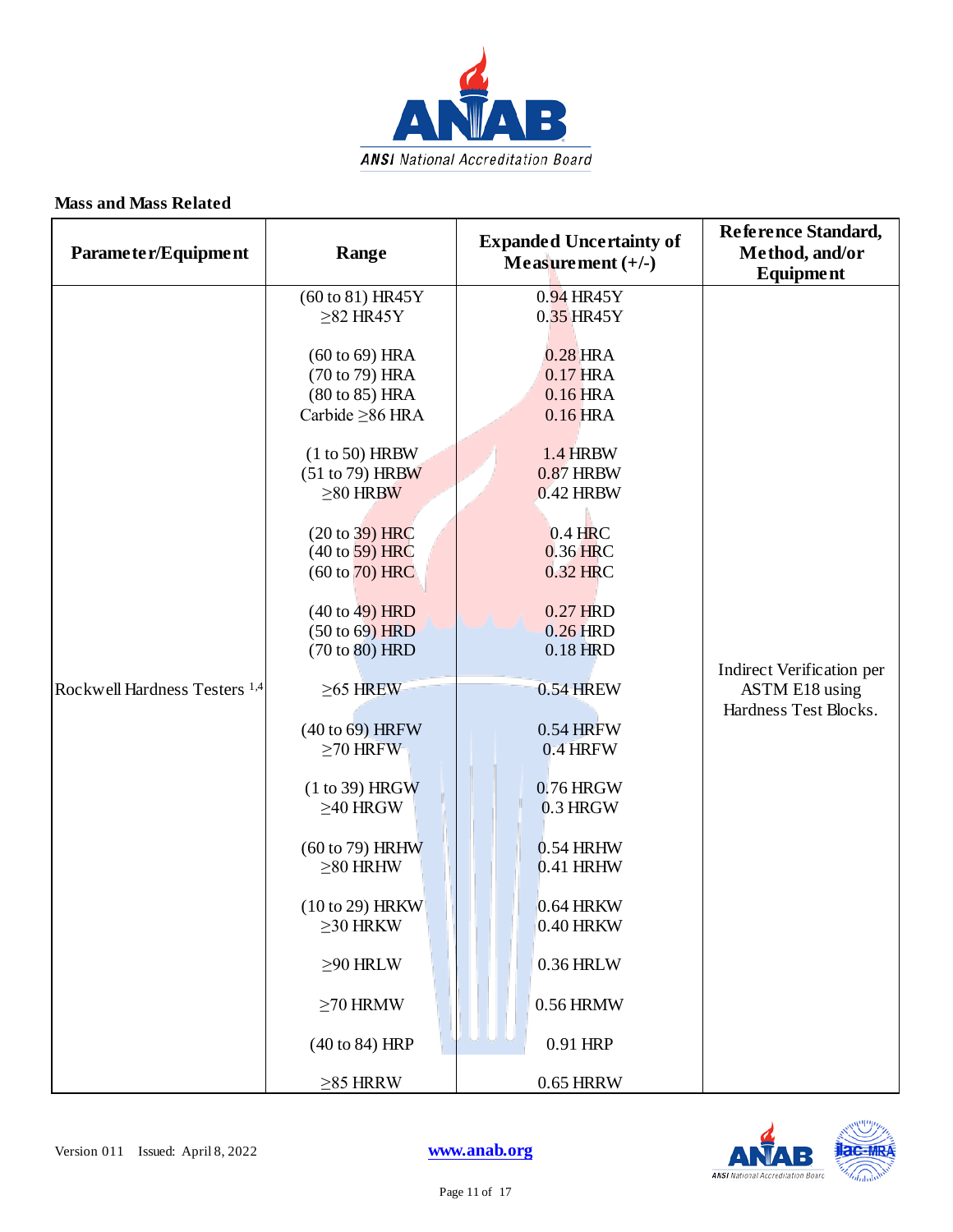

| Parameter/Equipment                      | Range                                                                                                                                                                                                                                                                                                                                                                                                   | <b>Expanded Uncertainty of</b><br>Measurement $(+/-)$                                                                                                                                                                                                                                            | Reference Standard,<br>Method, and/or<br>Equipment                           |
|------------------------------------------|---------------------------------------------------------------------------------------------------------------------------------------------------------------------------------------------------------------------------------------------------------------------------------------------------------------------------------------------------------------------------------------------------------|--------------------------------------------------------------------------------------------------------------------------------------------------------------------------------------------------------------------------------------------------------------------------------------------------|------------------------------------------------------------------------------|
| Rockwell Hardness Testers <sup>1,4</sup> | (100 to 119) HRSW<br>$\geq$ 120 HRSW<br>(110 to 111) HRVW<br>$\geq$ 112 HRVW<br>$\geq$ 80 HRVW                                                                                                                                                                                                                                                                                                          | $0.41$ HRSW<br>$0.24$ HRSW<br>0.95 HRVW<br>$0.2$ HRVW<br>0.21 HRVW                                                                                                                                                                                                                               | Indirect Verification per<br><b>ASTM E18</b> using<br>Hardness Test Blocks.  |
| Vickers Hardness Testers <sup>1</sup>    | HV1<br>200 HV<br>400 HV<br>700 HV<br>HV <sub>2</sub><br><b>200 HV</b><br>400 HV<br>700 HV<br>HV <sub>5</sub><br>200 HV<br>400 HV<br>700 HV<br><b>HV10</b><br>200 HV<br>400 HV<br>700 HV<br><b>HV20</b><br>200 HV<br>400 HV<br>700 HV<br><b>HV30</b><br>200 HV<br>400 HV<br>700 HV<br><b>HV50</b><br>200 HV<br>400 HV<br>700 HV<br>HV 0.01<br>400 HV<br>700 HV<br>HV 0.025<br>200 HV<br>400 HV<br>700 HV | 8.7 HV<br>$21$ HV<br>44 HV<br>$6.9$ HV<br>16 <sub>HV</sub><br>31 HV<br>3.9 HV<br>11H <sub>N</sub><br><b>20 HV</b><br>3.1 HV<br>7.7 <sub>HV</sub><br>15 HV<br>$2.5$ HV<br>6.2 HV<br>11 HV<br>$2$ HV<br>4.4 HV<br>9.3 HV<br>1.9 HV<br>3.5 HV<br>6.3 HV<br>30 HV<br>40 HV<br>9 HV<br>20 HV<br>30 HV | Indirect Verification per<br><b>ASTM E384</b> using<br>Hardness Test Blocks. |

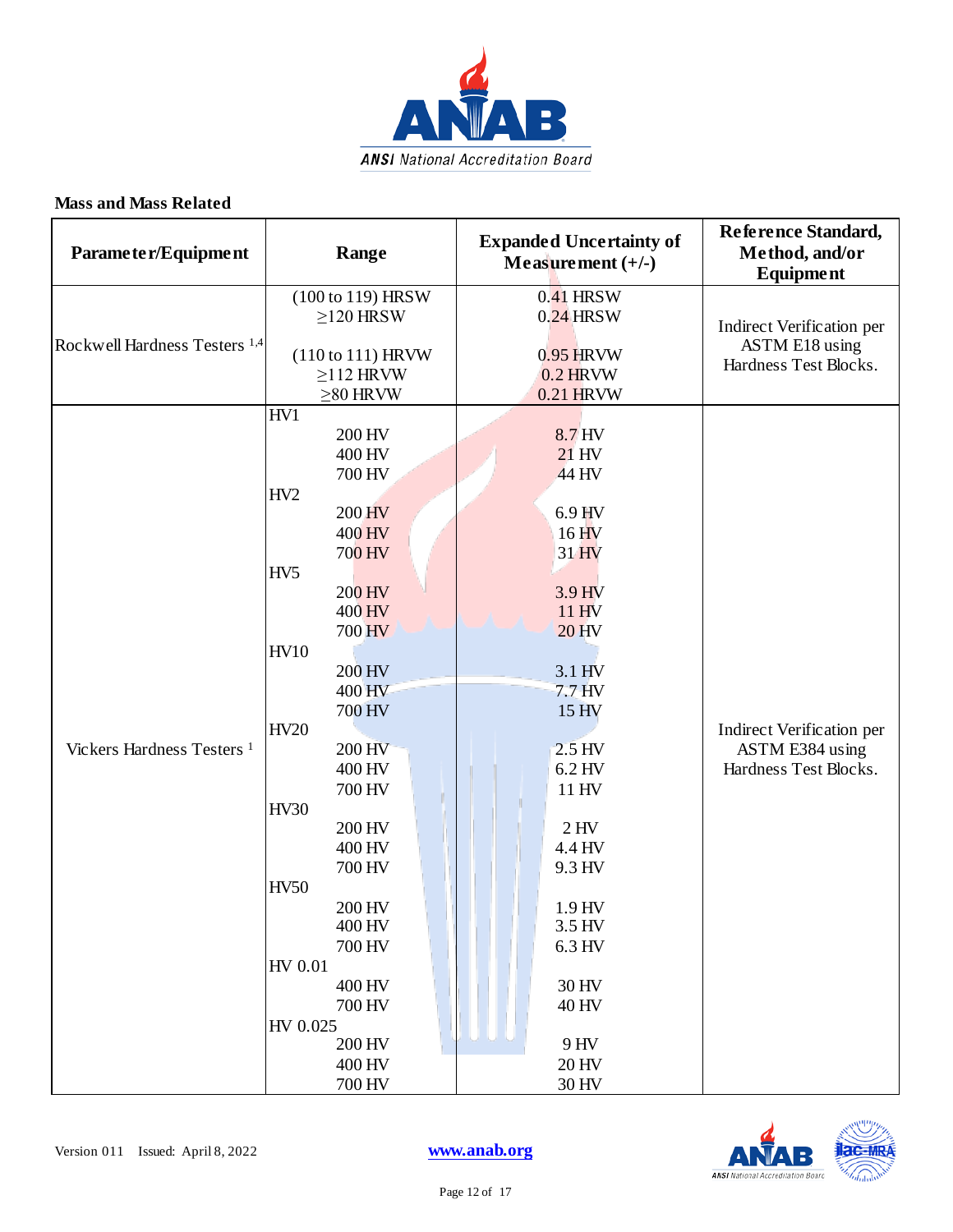

| Parameter/Equipment                   | Range                                                                                                                                                                                                                                                                                                                                                                                                                | <b>Expanded Uncertainty of</b><br>Measurement $(+/-)$                                                                      | Reference Standard,<br>Method, and/or<br><b>Equipment</b>                   |
|---------------------------------------|----------------------------------------------------------------------------------------------------------------------------------------------------------------------------------------------------------------------------------------------------------------------------------------------------------------------------------------------------------------------------------------------------------------------|----------------------------------------------------------------------------------------------------------------------------|-----------------------------------------------------------------------------|
| Vickers Hardness Testers <sup>1</sup> | HV 0.05<br>200 HV<br>400 HV<br>700 HV<br>HV 0.1<br>200 HV<br>400 HV<br>700 HV<br>HV 0.2<br>200 HV<br>400 HV                                                                                                                                                                                                                                                                                                          | 8.5 HV<br>19 HV<br>27 HV<br><b>8 HV</b><br>18 HV<br>25 <sub>HV</sub><br>7 <sub>HV</sub><br>17 HV                           | Indirect Verification per<br>ASTM E384 using                                |
|                                       | 700 HV<br>HV 0.3<br>200 HV<br>400 HV<br>700 HV<br>HV 0.5<br>200 HV<br>400 HV<br>700 HV                                                                                                                                                                                                                                                                                                                               | 20 HV<br>6 <sub>HV</sub><br>16 HV<br>19 HV<br>5 <sub>HV</sub><br>15 HV<br>17 HV                                            | Hardness Test Blocks.                                                       |
| Brinell Hardness Testers <sup>1</sup> | HBW 1/62.5<br>(200 to 400) HBW<br>(400 to 600) HBW<br>HBW 2.5 / 187.5<br>(200 to 400) HBW<br>$(400 \text{ to } 600)$ HBW<br>HBW 10/500<br>(200 to 400) HBW<br>(400 to 600) HBW<br>HBW 5/1000<br>(200 to 400) HBW<br>(400 to 600) HBW<br>HBW 10/1000<br>(200 to 400) HBW<br>$(400 \text{ to } 600)$ HBW<br>HBW 10/1500<br>(200 to 400) HBW<br>(400 to 600) HBW<br>HBW 10/2000<br>(200 to 400) HBW<br>(400 to 600) HBW | 2 HBW<br>4 HBW<br>2 HBW<br>4 HBW<br>2 HBW<br>4 HBW<br>2 HBW<br>4 HBW<br>2 HBW<br>4 HBW<br>2 HBW<br>4 HBW<br>2 HBW<br>4 HBW | Indirect Verification per<br><b>ASTM E10</b> using<br>Hardness Test Blocks. |

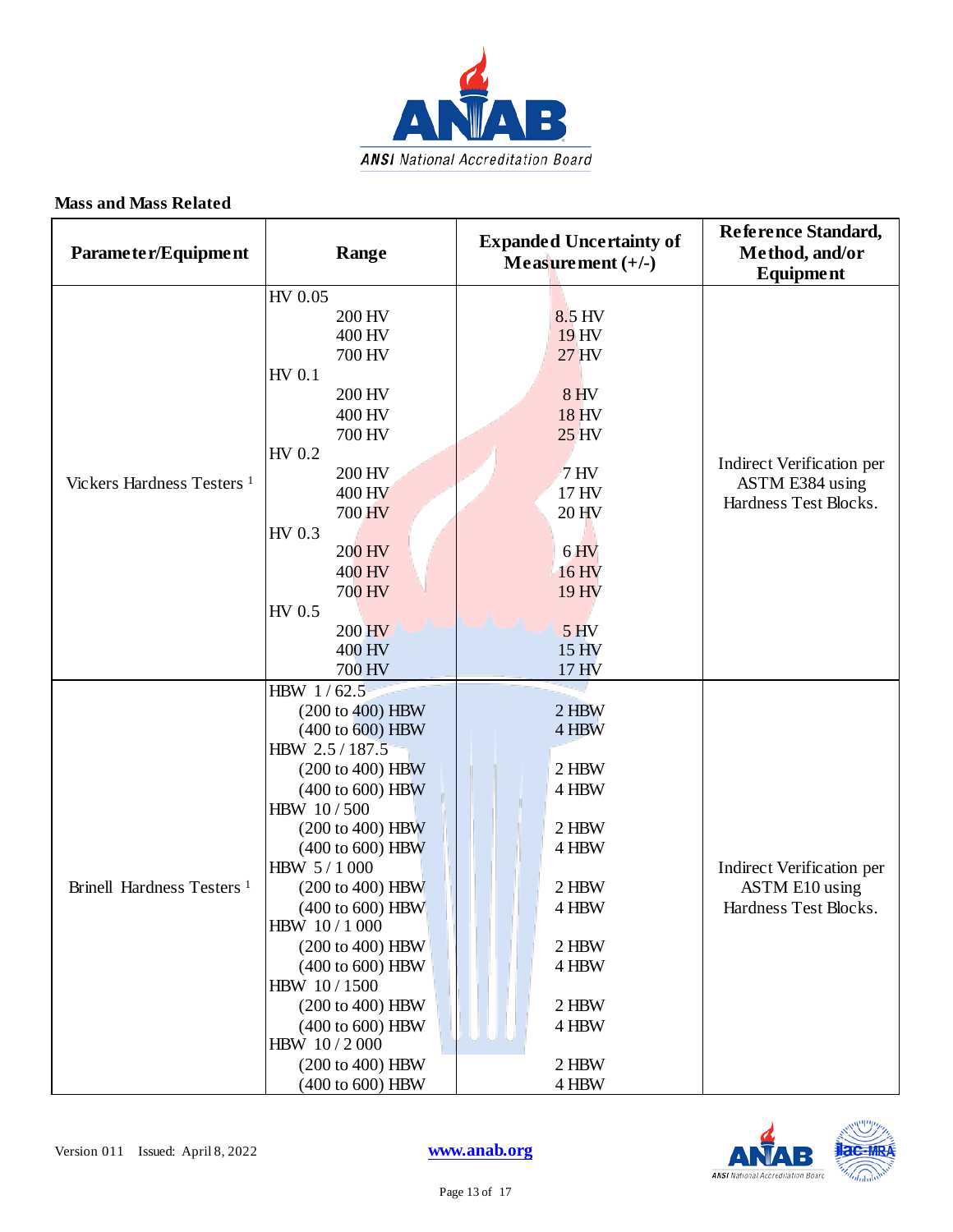

| Parameter/Equipment                   | Range                                                                                                                                                                                                                                                                                                                                                         | <b>Expanded Uncertainty of</b><br>Measurement $(+/-)$                                                                                                                                                                   | Reference Standard,<br>Method, and/or<br><b>Equipment</b>                   |
|---------------------------------------|---------------------------------------------------------------------------------------------------------------------------------------------------------------------------------------------------------------------------------------------------------------------------------------------------------------------------------------------------------------|-------------------------------------------------------------------------------------------------------------------------------------------------------------------------------------------------------------------------|-----------------------------------------------------------------------------|
| Brinell Hardness Testers <sup>1</sup> | HBW 10/2500<br>(200 to 400) HBW<br>(400 to 600) HBW<br>HBW 10/3000<br>(200 to 400) HBW<br>(400 to 600) HBW                                                                                                                                                                                                                                                    | $2$ HBW<br>4 HBW<br>$2$ HBW<br>4 HBW                                                                                                                                                                                    | Indirect Verification per<br><b>ASTM E10</b> using<br>Hardness Test Blocks. |
| Knoop Hardness Testers <sup>1</sup>   | <b>HK 0.01</b><br>400 HK<br>700 HK<br>HK 0.025<br>200 HK<br>400 HK<br>700 HK<br>HK 0.05<br>200 HK<br>400 HK<br>700 HK<br><b>HK 0.1</b><br><b>200 HK</b><br>400 HK<br>700 HK<br><b>HK 0.2</b><br>200 HK<br>400 HK<br>700 HK<br><b>HK 0.3</b><br>200 HK<br>400 HK<br>700 HK<br>HK 0.5<br>200 HK<br>400 HK<br>700 HK<br><b>HK1</b><br>200 HK<br>400 HK<br>700 HK | 30 HK<br><b>40 HK</b><br>9 HK<br>20 HK<br>30 HK<br>8.5 HK<br>19 HK<br>27 HK<br>$8$ HK<br>18 HK<br><b>25 HK</b><br>$7$ HK<br>17 HK<br>20 HK<br>6HK<br>16 HK<br>19 HK<br>5 HK<br>15 HK<br>17 HK<br>5 HK<br>10 HK<br>15 HK | Indirect Verification per<br>ASTM E384 using<br>Hardness Test Blocks.       |
| <b>Torque Tools</b>                   | $(25 \text{ to } 250)$ lbf·in<br>$(25 \text{ to } 250)$ lbf $\cdot$ ft<br>$(100 to 1 000)$ lbf $\cdot$ ft                                                                                                                                                                                                                                                     | $0.66%$ of reading<br>$0.61%$ of reading<br>0.61 % of reading                                                                                                                                                           | Norbar Torque Calibrator                                                    |

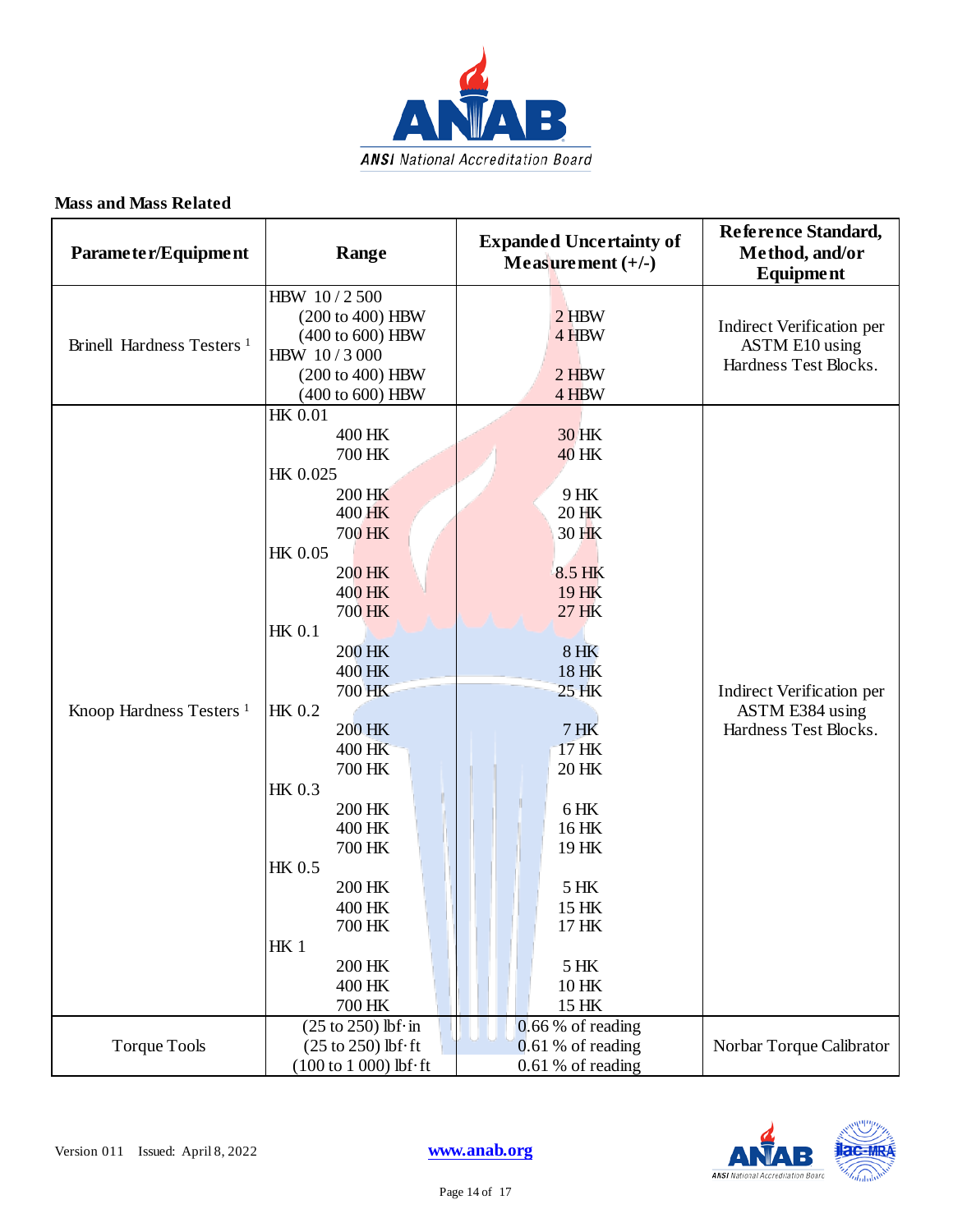

| Parameter/Equipment                               | Range                                                                                                                                     | <b>Expanded Uncertainty of</b><br>Measurement $(+/-)$                                                             | Reference Standard,<br>Method, and/or<br>Equipment |
|---------------------------------------------------|-------------------------------------------------------------------------------------------------------------------------------------------|-------------------------------------------------------------------------------------------------------------------|----------------------------------------------------|
|                                                   | $(0 to 10)$ lbf<br>$(0 to 100)$ lbf                                                                                                       | $0.12\%$ of reading + 0.25 lbf<br>$0.12\%$ of reading + 0.5 lbf                                                   | <b>NIST Class F Weights</b>                        |
| $Force -$<br>Compression and Tension <sup>1</sup> | $(100 \text{ to } 1124) \text{ lbf}$<br>$(1000 to 3000)$ lbf<br>(3 000 to 11 240) lbf<br>$(10000 to 20000)$ lbf<br>(20 000 to 50 000) lbf | $0.06\%$ of reading<br>$0.05\%$ of reading<br>$0.05\%$ of reading<br>$0.002\%$ of reading<br>$0.002\%$ of reading | Load Cells                                         |
| $Force -$<br>Compression                          | (50 000 to 300 000) lbf                                                                                                                   | $0.1\%$ of reading                                                                                                | Load Cells                                         |

### **Thermodynamic**

| Parameter/Equipment       | Range                              | <b>Expanded Uncertainty of</b><br>Measurement $(+/-)$ | Reference Standard,<br>Method, and/or<br>Equipment |
|---------------------------|------------------------------------|-------------------------------------------------------|----------------------------------------------------|
| Temperature – Measure $1$ | $(-35 \text{ to } 200) \text{ °C}$ | 0.08 °C                                               | Fluke 1524 Indicator,<br>Fluke 5627A PRT           |
| Humidity – Measure $1$    | (0 to 90) % RH                     | 1.1 % RH                                              | MI70 / HMP77<br>Temperature/Humidity<br>Indicator  |

N

## **Time and Frequency**

| Parameter/Equipment                      | Range                                               | <b>Expanded Uncertainty of</b><br>Measurement $(+/-)$ | Reference Standard,<br>Method, and/or<br>Equipment |
|------------------------------------------|-----------------------------------------------------|-------------------------------------------------------|----------------------------------------------------|
|                                          | $(1.1 \text{ to } 10) \text{ Hz}$<br>(10 to 100) Hz | $9.5 \text{ mHz}$<br>$0.58$ Hz                        |                                                    |
|                                          | $100$ Hz to $1.1$ kHz                               | $0.37$ Hz                                             |                                                    |
|                                          | $(1.1 \text{ to } 10) \text{ kHz}$                  | $58 \text{ mHz}$                                      | Keithley 2002                                      |
| Frequency – Measure $1$                  | $(10 to 100)$ kHz                                   | 36 Hz                                                 | 8.5 Digit Multimeter                               |
|                                          | $100$ kHz to $1.1$ MHz                              | $0.37$ kHz                                            |                                                    |
|                                          | (1.1 to 10) MHz                                     | $0.58$ kHz                                            |                                                    |
|                                          | (10 to 15) MHz                                      | 6 kHz                                                 |                                                    |
| <b>Tachometers</b><br>(Non-Contact Type) | $(30 \text{ to } 500 \text{ 000})$ rpm              | $2.5$ rpm                                             | Comparison to<br>Nova-Strobe<br>PBL Stroboscope    |
| Stopwatches & Timers<br>(Push Button)    | Up to $24 \text{ hr}$                               | $55 \,\mathrm{ms}$                                    | <b>Frequency Counter</b>                           |

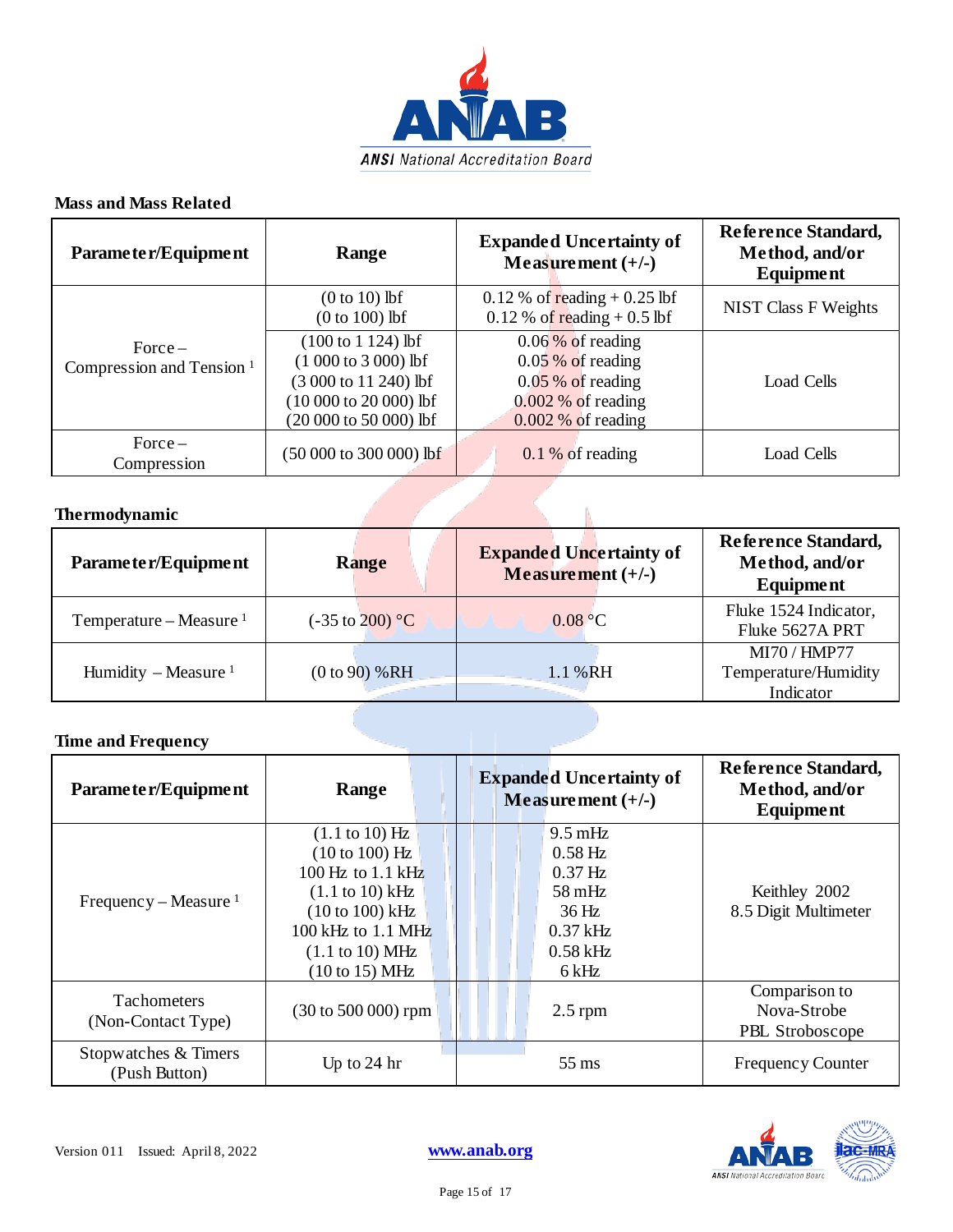

## **Time and Frequency**

| Parameter/Equipment        | Range                             | <b>Expanded Uncertainty of</b><br>Measurement $(+/-)$ | Reference Standard,<br>Method, and/or<br><b>Equipment</b> |
|----------------------------|-----------------------------------|-------------------------------------------------------|-----------------------------------------------------------|
| Electric Timers<br>(Pulse) | $1 \text{ ms}$ to $24 \text{ hr}$ | $4.5 \,\mathrm{\mu s}$                                | <b>Frequency Counter</b>                                  |

## **DIMENSIONAL MEASUREMENT**

**3 Dimensional**

| <b>Specific Tests and / or</b><br><b>Properties Measured</b> | Range              | <b>Expanded Uncertainty of</b><br>Measurement $(+/-)$ | <b>Reference Standard,</b><br>Method and/or<br><b>Equipment</b> |
|--------------------------------------------------------------|--------------------|-------------------------------------------------------|-----------------------------------------------------------------|
|                                                              | $X = (0 to 25) in$ | $272 \mu m$                                           | B&S Bridge Type CMM,                                            |
| <b>3D Dimensional Parts</b>                                  | $Y = (0 to 35) in$ | $293 \mu m$                                           | Customer Drawing,                                               |
|                                                              | $Z = (0 to 17)$ in | $264 \,\mathrm{\upmu m}$                              | PC DMIS S/W                                                     |

## **TESTING**

**Mechanical**

| <b>Specific Tests and/or</b><br><b>Properties Measured</b> | <b>Specification, Standard,</b><br>Method, or Test<br><b>Technique</b> | <b>Items, Materials or</b><br><b>Product Tested</b> | <b>Comments</b>                                                                                                           |
|------------------------------------------------------------|------------------------------------------------------------------------|-----------------------------------------------------|---------------------------------------------------------------------------------------------------------------------------|
| Hardness – Rockwell and<br><b>Superficial Scales</b>       | <b>ASTM E18</b>                                                        | <b>Sintered and Wrought Products</b>                | <b>Wilson Rockwell Hardness</b><br>Tester,<br>Rockwell Scales –<br>A, B, C, E, F, G, & H<br>Superficial Scales -<br>T & N |
| Hardness – Brinell                                         | <b>ASTM E10</b>                                                        | Sintered and Wrought Products                       | Newage Dyna Brinell<br>HB500 to HB3 000                                                                                   |
| Hardness – Portable                                        | ASTM E110                                                              | Sintered and Wrought Products                       | Mitutoyo Portable                                                                                                         |
| Hardness – Leeb,<br>Equotip                                | ASTM A956                                                              | <b>Sintered and Wrought Products</b>                | Equotip, LD Scale                                                                                                         |
| Microhardness – Vickers                                    | <b>ASTM E92</b>                                                        | Sintered and Wrought Products                       | Mitutoyo MVK, Heavy<br><b>Load Vickers</b><br>$500$ g to $5$ kg                                                           |